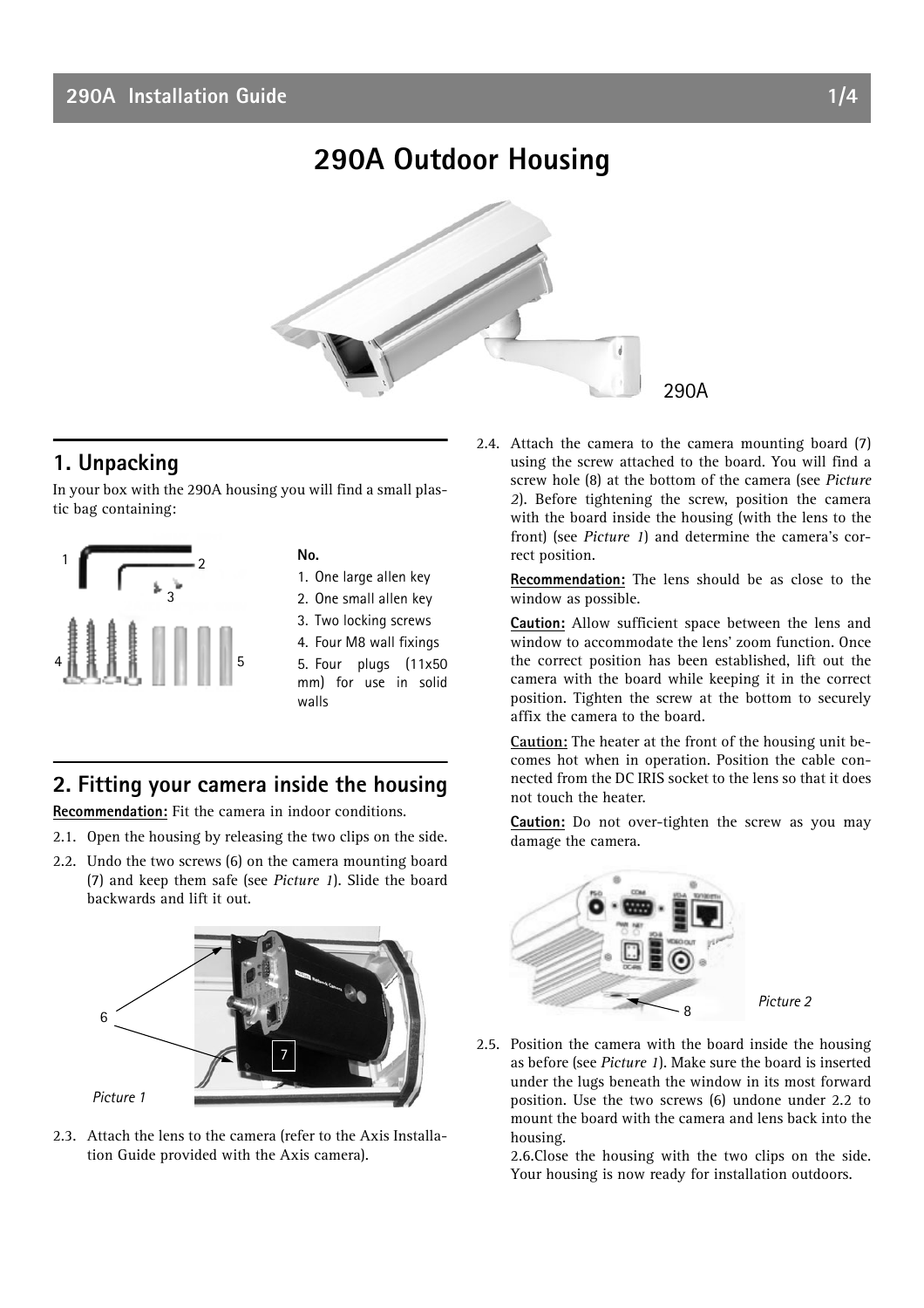#### **3. Installing your housing with camera outside**

**Recommendation:** Keep the housing closed at all possible times. This prevents the build-up of dirt, dust, moisture or water inside the housing and any subsequent problems that could arise from it once in operation.

**Important:** Only certified electrical technicians should install this product, else the warranty will not be valid. You are responsible for correct and safe installation of this product and compliance of the installation with local laws and regulations.

**Warning:** Apparatus works on 100-240VAC. Danger of electrical shock. Always ensure that mains is disconnected before starting any work or opening the housing.

- 3.1. Route the cables (CAT.5 and mains power) to the point of fix (this is your own responsibility and no instructions on how to do this are given here, nor is it available). Refer to chapter 6 of this manual if the cables are not coming out of the wall at the point of fix. Else continue with 3.2.
- 3.2. Detach the bracket from the housing by unscrewing the positioning bolt (14). Use the large allen key (1) to do this. Continue until the swivel (12) (still attached to the housing) comes completely loose from the bracket arm (13). The positioning bolt (14) is held in the bracket arm (13) by a plastic washer inside. Ensure this is the case.



- *Picture 3*
- 3.3. Detach the swivel (12) from the housing by loosening its four screws. Use the small allen key (2) to do this. The four screws will be held in the swivel (12) by plastic washers inside it.
- 3.4. When the whole assembly has come apart you should have the parts as shown in *Picture 3*. Keep loose parts safe.
- 3.5. Position the bracket arm (13) on the wall in the position required and drill four fixing indicators. Remove the bracket arm and drill the four holes (using an 11 mm

drill bit) to the depth and size (50 mm) of the plugs provided.

 3.6. Route the cables through the rear of the bracket arm and pull them out at the front. Pull out at least 60 cm of cable to complete the installation.

**Caution:** Make sure you do not damage the cable while doing this. Check the cable for damages once you have finished routing the cable through the bracket arm.

**Warning:** The cables may be damaged after routing them. A damaged cable can cause serious damage to the camera, the housing and/or other system equipment, it also could seriously endanger the health and safety of humans or animals.

- 3.7. Position the swivel (12) on the end of the bracket arm (13) with the two cables coming through the open slot. The front of the swivel is indicated by F on the swivel's flat face. The rear is indicated by R, also on the swivels flat face. Ensure that the swivel is positioned with F at the front and R at the back. This is essential for further correct assembly.
- 3.8. Now position the widget (11) inside the swivel (12) with the cables coming through the opening. The front of the widget is indicated by F and the rear by R. Match the F and R on the widget with the F and R on the swivel, assuring that F remains at the front and R at the back.
- 3.9. Line up the positioning bolt (14) with the screw hole in the widget (11) and tighten it up using the large allen key (1).
- 3.10. Position the white rubber seal (10) on the flat face of the swivel (12) by pushing the power cable through the off centre hole on the left and the CAT.5 cable through the off centre hole on the right. The two off centre holes should be positioned towards the back (see *Picture 4*).



3.11. Position the housing (9) on the swivel (12) with the white rubber seal (10) in-between, the CAT.5 cable going through the larger hole in the black board and the power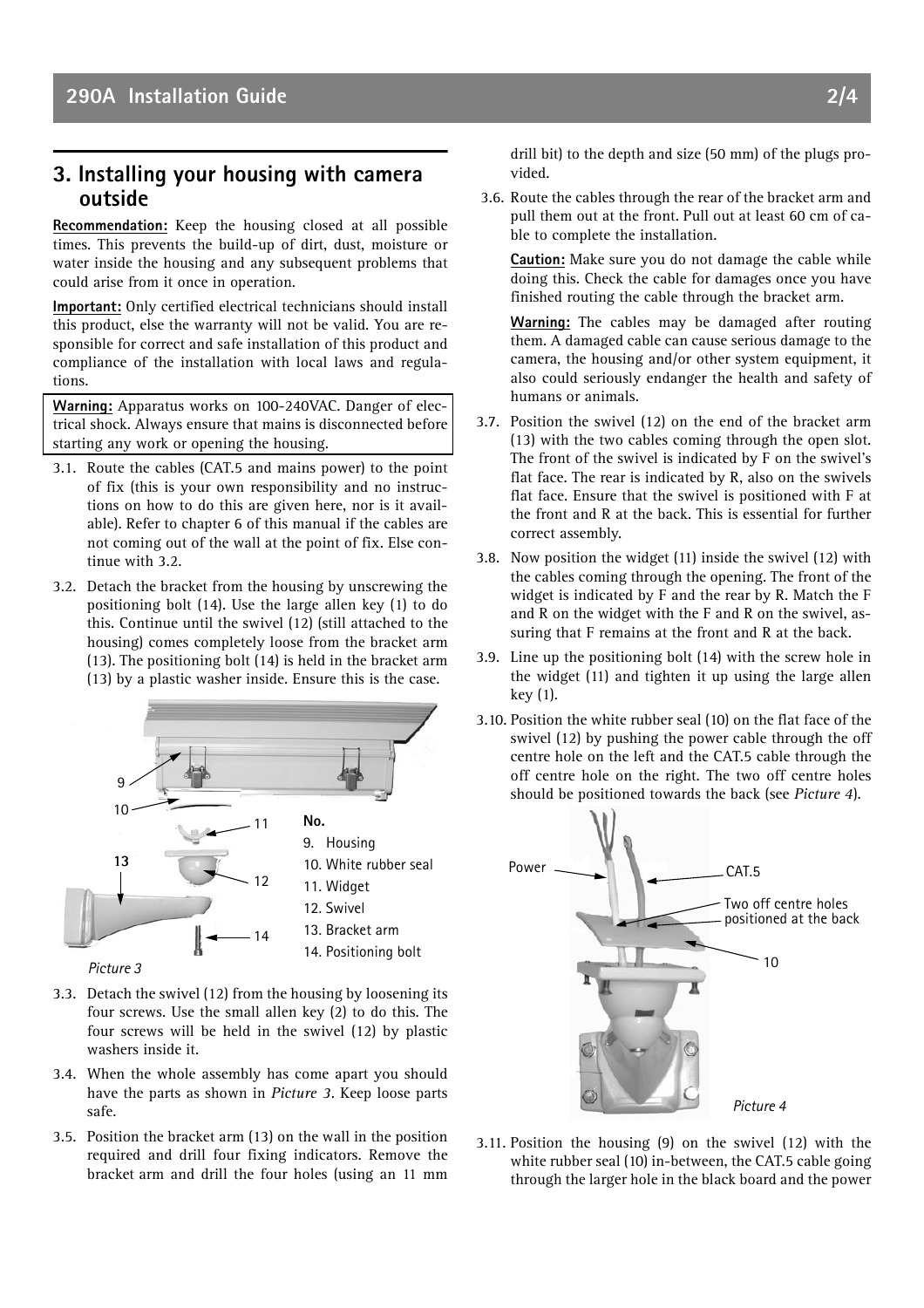cable going through the smaller hole. Attach the housing to the swivel by tightening up the four screws held in the swivel. Use the small allen key (2) to do this.

#### **4. Connecting your camera**

**Warning:** Only work inside the housing in dry weather conditions. Rain water or excessive moisture kept inside the housing may cause serious damage to the camera, other system equipment or even fire. It also could seriously endanger the health and safety of humans or animals. Water or moisture kept inside the housing may also cause prolonged condensation on the window disturbing the picture quality when in operation.

**Warning:** Apparatus works on 100-240VAC. Danger of electrical shock. Ensure that mains is disconnected before continuing the installation.

- 4.1. Open the housing by releasing the two clips on the side.
- 4.2. Strip back the mains power cable by 50mm. The minimum conductor area for installation of the housing is 0.5mm2.

**Warning:** Regulations relating to other parts of the system installation may require a bigger conductor area. You are responsible that the requirements of these regulations are met.

4.3. Route the power cable through the cable tie (15). Wire into the fused terminal block (16) as follows: Blue = neutral (N), Brown = live (L), Green/yellow = earth. Refer to *Picture 6* for a full wiring diagram for the apparatus.



*Picture 6 - Wiring diagram 290A*

4.4 **Caution:** Ensure that wires are correctly and securely wired into the terminal block (16). No bare wire should be showing.

After this cautionary check, tighten the cable tie (15) so that the power cable is held firmly.

4.5. Attach your RJ45 connector (not supplied) to the CAT.5 cable allowing sufficient cable to reach the back of the camera. Once you have fitted the connector plug it into the network connector at the back of your camera (see *Picture 7*). If you are installing an AXIS 2420 camera and are using Coaxial cable instead of CAT.5 refer to chapter 7 of this manual.



4.6. When installing an AXIS 2110/2120 camera plug the green power connector coming from the 12VDC power supply into the socket labelled I/O (see *Picture 8*). When installing an AXIS 2420 camera plug the green power connector into the socket labelled I/O-**A.**

**Warning:** Do not plug the green connector into the socket labelled I/0-B. This will damage the camera. For further details on how to connect your camera refer to the Axis Installation Guide provided with the camera.

## **5. Completing your installation**

5.1. Before closing the housing, check the following:

• Ensure that all cables and connections are correctly and safely installed.

**Caution:** The heater at the front of the housing unit becomes hot when in operation. Position the cable connected from the DC IRIS socket to the lens so that it does not touch the heater.

• Ensure that the lens setting is correct and make final adjustments if required (refer to Axis Install Guide).